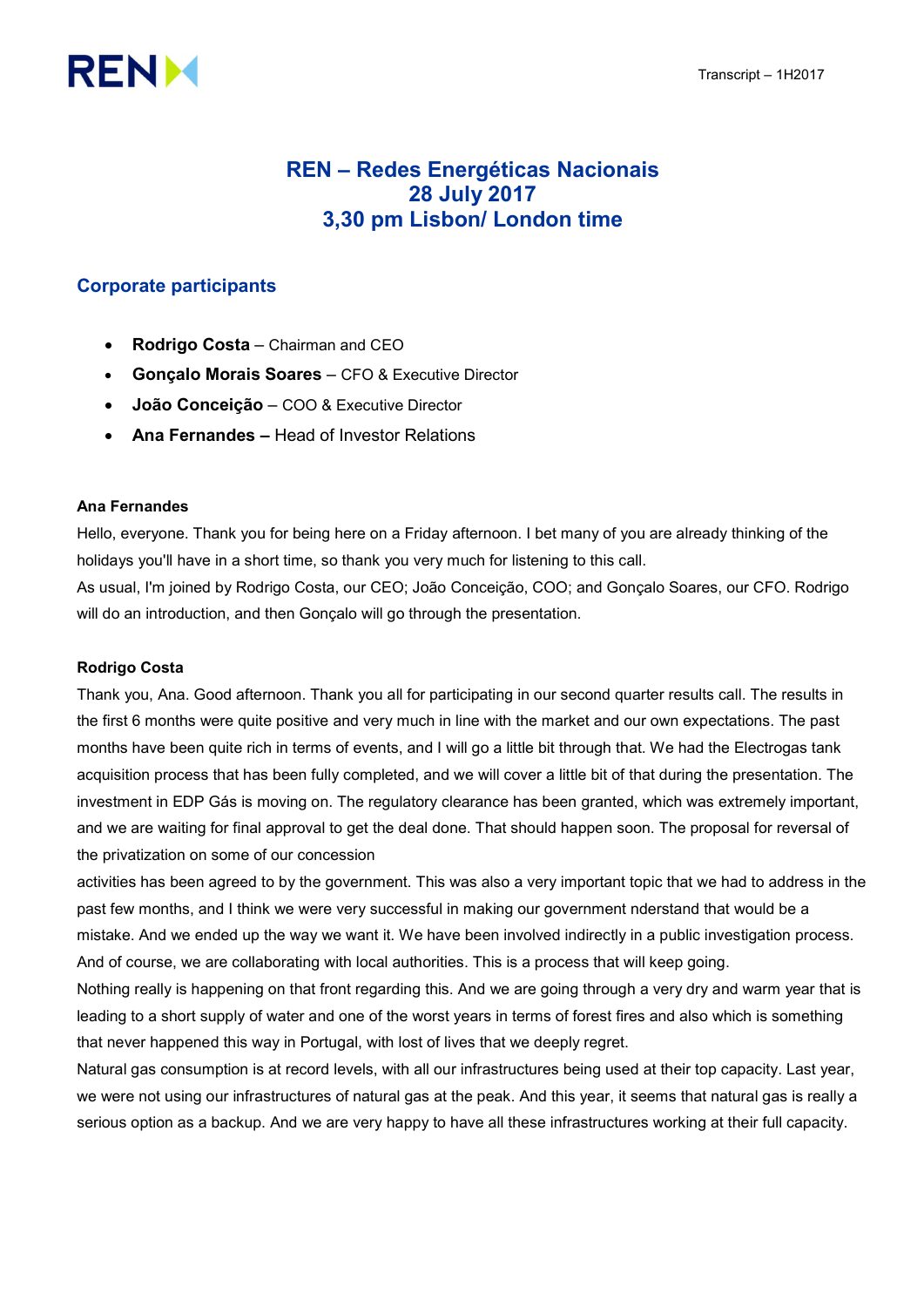

While we have a lot of moving parts affecting our daily work, as you can see, we have been able to perform quite well in all fronts. EBITDA reached EUR 242.7 million, a 1% increase over last year's numbers, with Electrogas already contributing with EUR 3.7 million, which is -- which I must tell you it's also slightly better than our initial expectation when we bought the stake back in February.

Operationally, things are going according to plan. OpEx was higher than normal but for good reasons. It was in due with [acquisition] of Electrogas and EDP Gás and higher volumes of the LNG turning on the [seams]. Apart from these 2 items, there is really nothing additional to report.

On the financial side, and as we had said before, the average cost of debt stayed stable at 2.6%, which led to a significant improvement in net

#### financials.

Net income at EUR 53 million naturally benefited from what I have just mentioned but kept being negatively impacted by the energy levy fully accounted for in the first quarter.

These are the main topics that I want to cover. And now, I'll pass the call to Gonçalo who will take you through the presentation. And then myself, Gonçalo and João will be here to answer any question you may have. Thank you.

#### Gonçalo Morais Soares

Thank you. So hello, good afternoon to you all. Thank you for being here.

So looking at Slide #1 and just going briefly since Rodrigo already mentioned. Some of these EBITDA growing slightly, in line with what we expected and also due to the contribution of Electrogas and I think in growing solidly also on the back of financial results improvement, which have been declining versus last year, but still [rising] versus first quarter, as we already had mentioned at the time. Net debt also very small increase, even due to the fact that we acquired Electrogas, and I'll go into that also. At the end, CapEx and transfers throughout. Things are more or less as expected. As you know, at the middle of the year is a little bit soon to give you some news, but I'll give you a little bit of color also regarding end of the year and what we are looking at.

So if you want and just skipping Slide #2, which has just the table with the main elements, you can see in Slide #3 the increase in rates during the year, although in the last few months it has come down. So as of now, electricity base rate of return is around 6.4% versus 6.1% last year. And gas is around 6.3%, which, as you know, is very similar to electricity nowadays and which has come down a lot versus last year because last year you still have a different regulatory period in the first half of the year.

So regarding CapEx and looking at Slide #4. You can see that there is actually a growth in CapEx and the decline in the growth -- and a decline, I'm sorry, in transfers throughout. As I told you, it's a little bit early on. And matter of fact is that also as we've have told you in many meetings since we've acquired Electrogas and since we are on the verge of completing the EDP Gás transaction of gas distribution, we are also kind of managing the CapEx profile for this year and in the coming years so that we can manage the cash flow profile better. So I'll assume a decline in CapEx, in normal CapEx, given that we are having these investments most in Chile in gas distribution.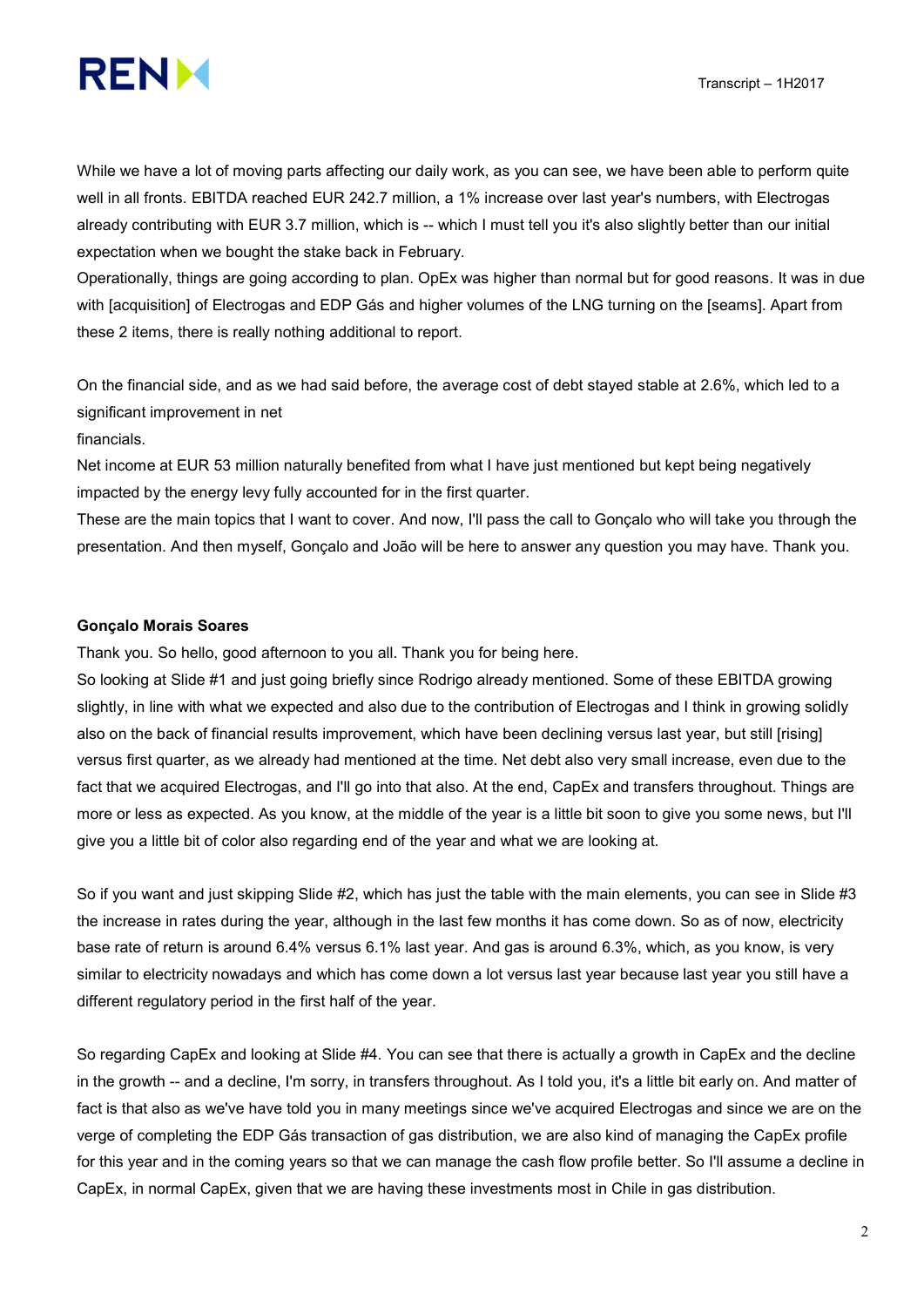

Looking at Slide #5 in average to RAB. Nothing new. It's declining, but say that even as of now this would be normal. As you know, most of the investments that we make are made at the end of the year. And that being said, they continue to be made where we know they are concentrated, which is in electricity with premium. So I'd say that there is nothing really very new about this. Okay.

Going to Slide #6. You can see the dynamics, both in gas and in electricity. So in electricity, you see the -- clearly -and because it doesn't have any other impact, the dynamic of the increase in the rates that are underlying. So that's basically the impact that makes the renumeration go up by EUR 3 million. And in the natural gas, it's the reverse. It's the change of the regulatory period that makes it go down, even if the base rate increases (inaudible) slightly for what we have anticipated. So I'd say that this is slightly ahead of what we thought it would be during the year, but it has -- even has a slightly positive impact in the account.

Looking at OpEx. Opex is growing. But in Slide #7, this is mainly driven not only by some noncore OpEx that you'll see in the next slide. In Slide #8, you can see than noncore OpEx also grows a little bit. Core OpEx grows close to EUR 3 million. This is mainly driven by transaction costs that we have, mainly with Electrogas but already some with EDP. It is also related to some costs that we have in electricity in the terminal. And as Rodrigo mentioned, this is the year where the gas infrastructure has been utilized at record levels, and it is -- and that's why we have this infrastructure. It's also because in some years they are more extreme. And sometimes when people ask us if they are completely used, it's important to know that they are not built for the -- only the normal year. They are also built for different years, and this is a very special year. We have more than doubled the number of ships that have come to the terminal to download their gas. And so this has translated not only in more revenues that you don't see isolated but also in more costs. The net impact is positive. But of course, this has, I'd say, an impact in cost that you see here reflected. So I'd say that it's more either things that are in revenues or nonrecurrent cost. There's nothing, say, strange. If it was not for this, we would be maintaining the normal kind of -- and there will be slight decline of core OpEx.

So in this kind of coverage, Slide #8, also saw a kind of -- went through core OpEx. So everything else is more or less stable. We see that ITC mechanism costs are growing because we are also exporting more electricity to Spain. We've been exporting heavily to Spain this year, and this is why this cost, which for us is a non-core cost and a pass-through cost and -- has been growing also.

So summing up on the EBITDA part. You see that we have because of the impact in gas -- and this is in Slide #9, a slight negative impact from asset remuneration and also a negative impact in cost because of what I told you and - but then, not only amortizations but also other revenues from assets, which is basically the incentive to assets at the end of life that has being growing a little bit as it does every year, but also the contribution of Electrogas and other revenues, namely incentives that we have because of the usage of these gas infrastructures that has been contributing here at the EBITDA line.

Looking at below EBITDA and looking at depreciation, I'd say nothing to point out. Financial results, as Rodrigo mentioned, there's stability in the cost of funding versus last quarter. The main refinancing event happened last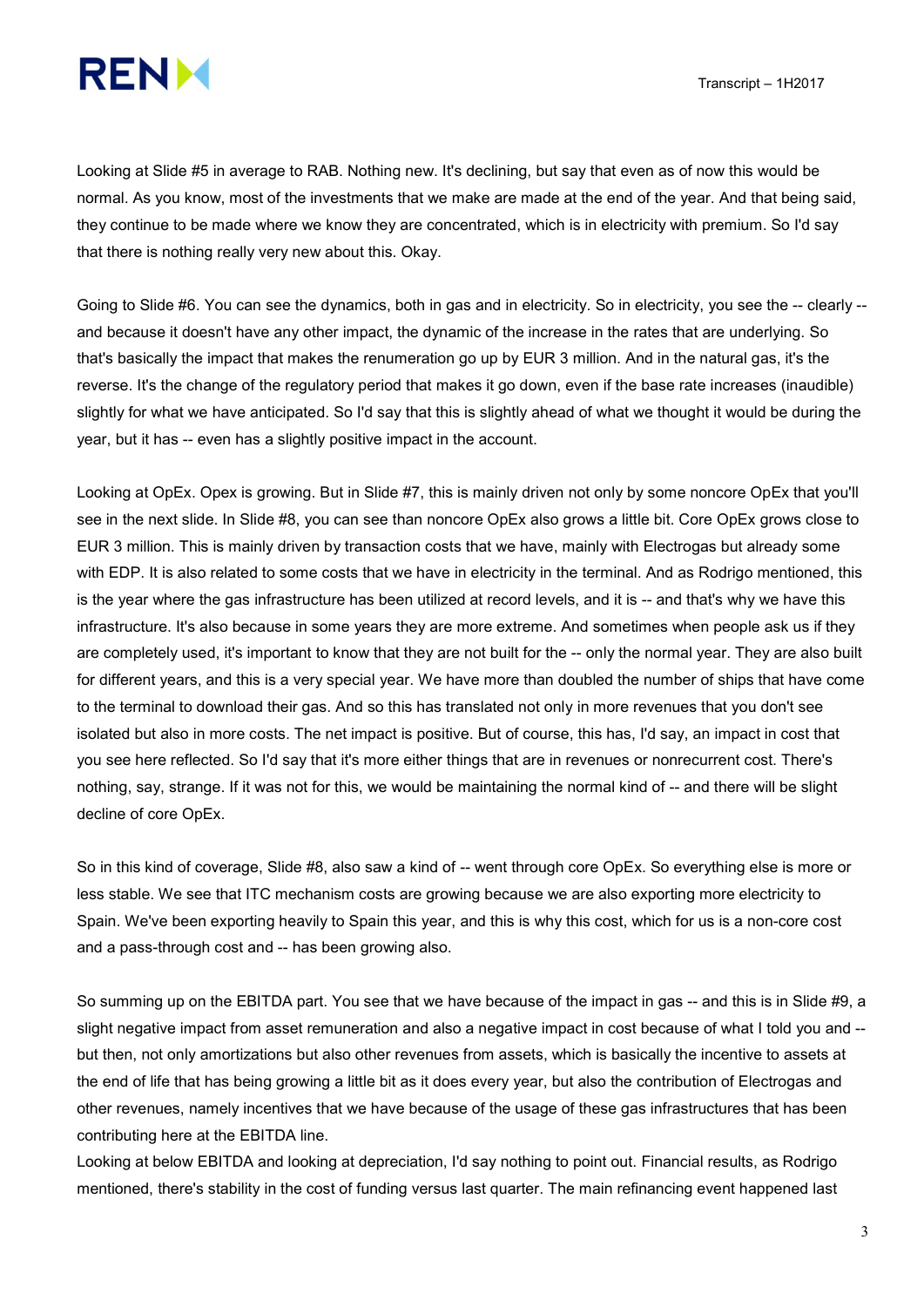

year. So this 2.6% that we are seeing now is basically the impact of debt refinancing made last year. It's basically a price impact, pretty much in line with first quarter. And I would also go ahead and tell you so that you don't have to ask that we are not anticipating that this should change materially in the full year. So we have done most of our refinancing. Yes, of course, if -- and then -- and when the EDP Gás transaction moves forward with the capital increase followed by the bond each month, that will have a slight impact actually, perhaps not positive because we'll be substituting instruments -- short-term instruments that we are using now with lower cost. But I would assume basically stabilization of the net cost of debt during the year before (inaudible).

In terms of taxes. Nonuse, it's slightly below the number. The effective tax rate is around 26%. This relates to the fact that in one of the companies we have a negative tax bill. But I'd say that it should trend to the more normal, even if it doesn't reach the 28%, which is I'd say the normal one. It should trend upwards and at the end of the day should be close to that value.

Looking at net debt. You can see that there's an increase of 4%, EUR 100 million. Again, this is pretty much in line with what we've said in the first quarter. This is below what the impact of Electrogas acquisition was. And I think, as we've said before, this is basically linked to the fact that in the past we've had some tariff deviations that were to be phased. They are in phased now. And additional, as I told you, the fact that we are using the gas infrastructure a lot actually has also positive impact for once in this item. And so we actually are receiving a little bit more than was anticipated relating to that, okay. But this I would say is basically the story of debt. And no news, FFO/net debt is stable. This is what we anticipated at FFO/net debt. In either case, either we conclude or in spite any event, we wouldn't conclude in either case. FFO/net debt would be very close to the 11%, a little bit above but around that figure. So I think we are monitoring this very closely and always kinds of maintaining this objective of the investment-grade level that we have for the rating agencies.

So summing up. Net profit, a growth of 31%, a healthy growth. Again, there are some, I'd say, impacts this first semester that will make this on a full year basis it would not see this kind of growth, although we still expect net income to grow, of course. In the year, you will not see this kind of growth, but it's basically on the back of increased EBITDA and improvement of financial costs that drive this. So I'd say that in conclusion I think this is good set of results. We continue to see and we are already seeing some good impact of the Electrogas acquisition. And this is an acquisition that where we've been through 3 boards already, very stable asset, which completely in line with our expectations and contributing what we expected, and I think it adds value to have this new option of growth outside of Portugal. And apart from that, we are waiting I'd say that's the main other company and just commenting and complementing what's really -- the fact we are waiting for the final approval of the EDPG. Everything is, I'd say, ready for us to go, namely in terms of capital increase. And in -- and so I don't think that we'll have some news on that front also in the near future, okay. So I would say that our -- in principle our objective to do the capital increase in the -- until the end of the third quarter should be okay.

Okay, so with this, I can now conclude my remarks, and so we'll open up the floor to any questions that you may have. Thank you.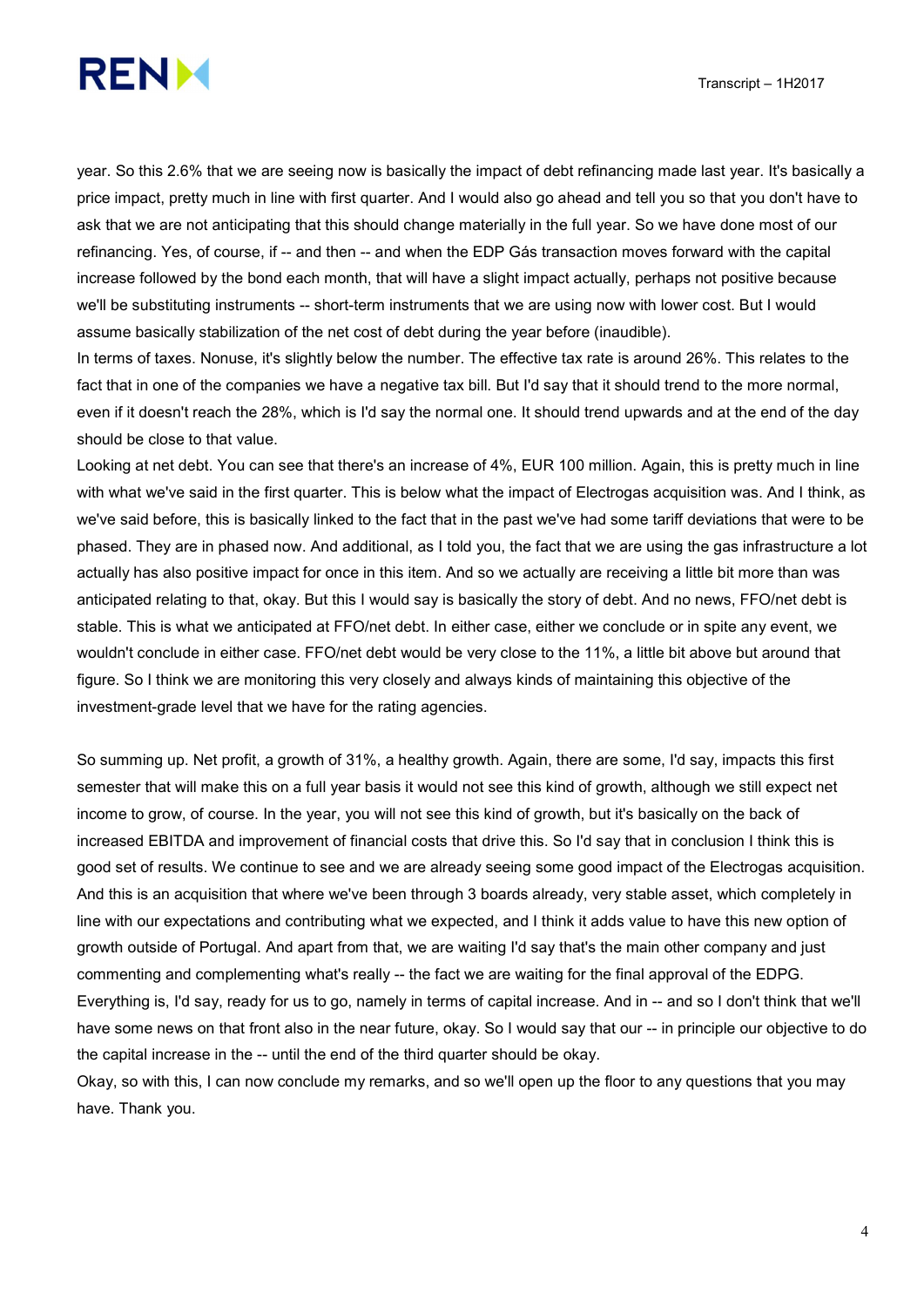

# Q&A

#### Sara Piccinini - Mediobanca - Analyst

So I have 3 for now. First one is on these higher costs related to the recent transactions and how much would you be -- the impact on a full year basis in your view and if some of these costs could be offset through the year? The second question is on the capital increase. So you expect the timing to be by the end of the third quarter. Would ask if you have already approached your current shareholders and if they are confirming their participation to this capital increase. The third question is on regulation. If you can give your comment on the consultation documents that the regulator published in May. And which is your view on the extension of the regulatory period, and if possible, your expectation on the review of the parameters of the WACC formula?

#### Rodrigo Costa

Sara, thank you for the questions. So relating to the first one. So the costs now that we have in the account is around EUR 1.9 million, of course the major cost of transaction. And this relates mostly -- it's not only but mostly to the transaction in Chile, okay. The transaction in EPG already has some costs, but not a lot. But I'd say that then, of course, when the major cost would be then the transaction for the EDPG, namely the banks, and the capital increase, which are not in the accounts now. Of course, we would also have the contribution already of EDPG this year helping to compensate for that. So this is what it is. So it's a completely one-off cost. We'll be very transparent and careful to let you know exactly what are the one-offs. As of now, it's around EUR 1.9 million. So I'd say that would be easily digestible by the contribution also of Electrogas, but this is what it is as of now, okay. So do you want to comment on the timing?

#### Gonçalo Morais Soares

On the timing of the capital increase (inaudible). We do not -- we are waiting for the final approval. Actually, is an approval that comes through seller, EDP. It is our impression that this is, I'd say, almost there. It's a matter of not a long time. We have been already advancing our work in terms of the perspectives and the capital increase. We've been working very closely not only with our own advisers but with CMVM that has been very helpful and has been advancing the work. And so I think that as soon as we have this final approval, we'll be able to move pretty fast jointly in team with all of these people to be able to make this until the end of the third quarter. Of course, we cannot give you a final date because it's not in our hand. Regarding the shareholders, as you know, we do not comment on the shareholders' positions. This is something that it's up to them to make any comment if they wish to do so. When we did the announcement, we said that we had full support from our board. The board has a strong representation of several shareholders, and we know that we have a lot of shareholders that really welcome the transaction. The market reaction has been always positive. We believe that this is going to create value the same way the Electrogas transaction is creating value, and that's all we can say on that front. João, you want to comment on the regulation?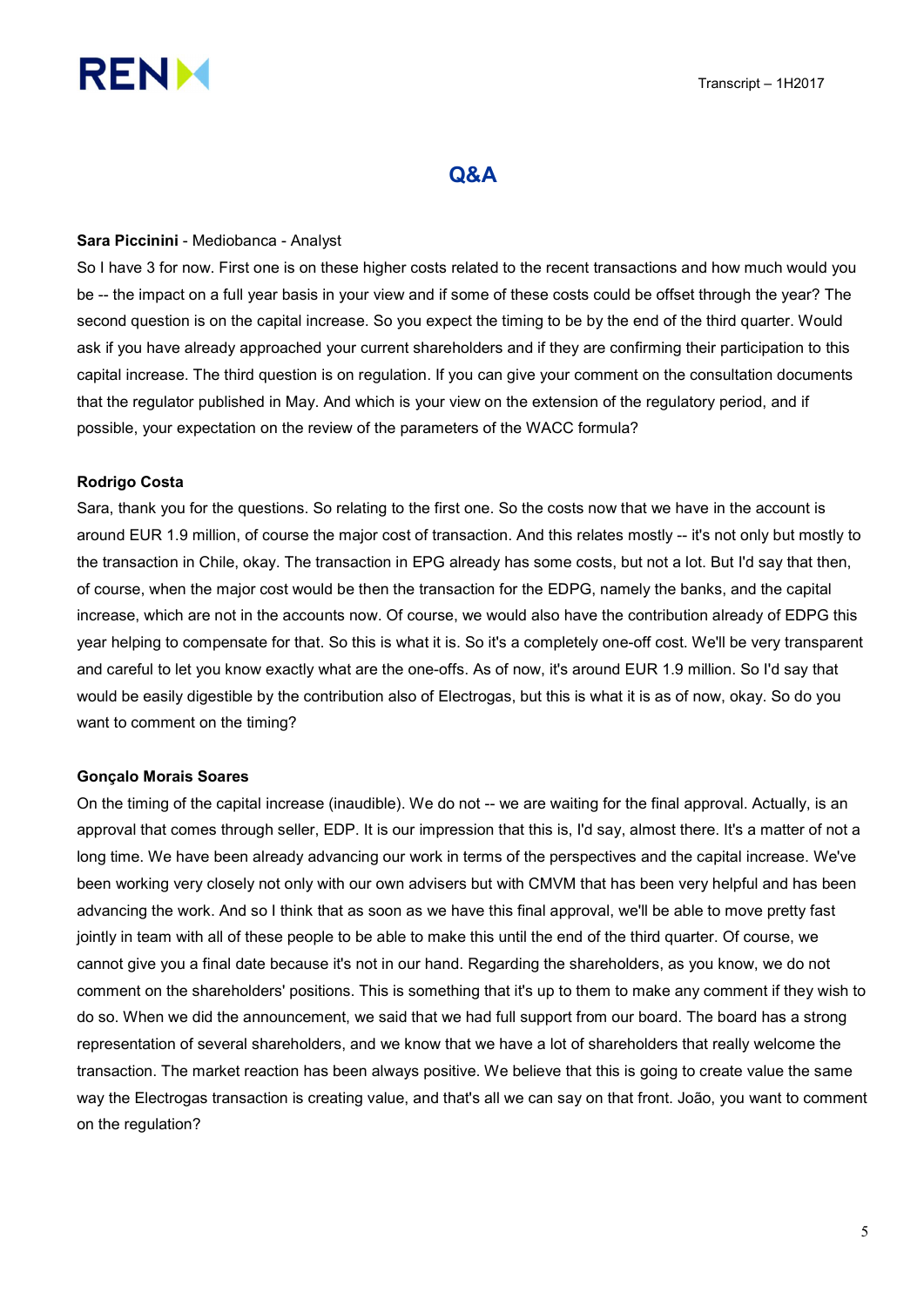

Transcript – 1H2017



#### João Conceição

Sure. Thanks, Rodrigo. On the regulatory side, well, the official information we have so far is the one that has been put forward by the regulator on the public consultation. As we mentioned, I would say the biggest or most important change so far has been really the proposal of the regulator to extend the regulatory period from 3 years to 4 years. It's something that we have been asking for quite a while, and it's in our view a strong signal of the intention of the regulator to have stability in the regulatory model, allowing us to have more time to implement efficiency measures that we believe to be possible to do. They also set some considerations on the incentive mechanisms. So far, the information is a little bit vague. It's not really detailed. But on the way we see it is that the regulator is signaling that he wants to have stability in the regulatory model, and we agree with that approach.

Nelson Rei Bernardino - Haitong Bank S.A., Research Division - Equity Research Analyst I only have one question, which is now that you are already in Electrogas, I'm curious about what you found out about the asset? Clearly, from financial point, you already said it was going better than expected. But from the operational side and also from the environment in Chile, I mean, do you -- did you have any surprises either positive or negative?

#### Rodrigo Costa

I would say that we are not having any surprise. We did a lot of research before we did the acquisition. Our partners in the deal are the people we were expecting, very good corporations, both [Inap] and [Cohun]. We understand altogether what we want from the asset. It's a very simple infrastructure. It's just basically a gas and a small (inaudible), which are delivering exactly what they are supposed to deliver, great service to a handful of customers, no long-term contracts, stable revenues according to what we were expecting, a very good team of people. We've been -- we had the opportunity to visit and to work with them. And everything is going according to the plan. And this is something we know well, this type of infrastructure, this type of business. And we are quite happy to see that everything's coming to fruition the right way.

## Sara Piccinini

Sorry, I have just a few follow-ups. First one is how much is your expectation on a full year contribution from Electrogas? And second one is concerning the latest vote that there has been on -- at the parliament for, you say that you are away from the danger, let's say, that the public control of REN couldn't be in the hands of the government. But if I'm not wrong, there were other 2 issues discussed. There were the public control of the dispatch center of REN and also the elimination of over cost related to investments in power grids. Can you comment on that?

## Rodrigo Costa

Your second question right away, the -- about the parliament. So the parliament, it's a process. And what was discussed at the parliament was there was one proposal for law, and there is a kind of a motion to discuss a topic that will be discussed later on during the parliamentary year. The one that was discussed, the one I was referring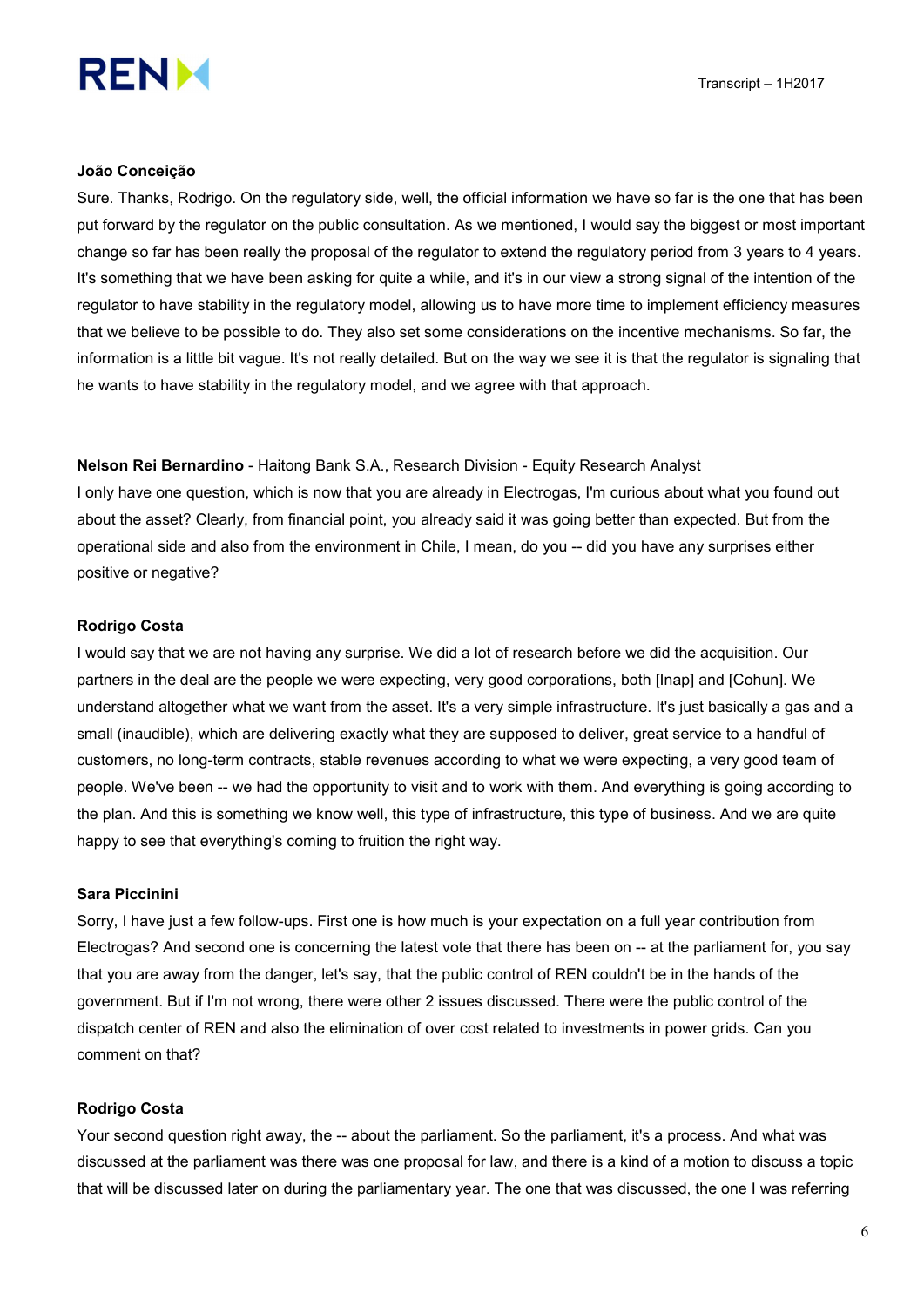

to, which was straightforward, the objective of the proposal was to remove from REN's control the dispatch, the system management and the planning activity, which would be a big blow to our expectations as a full TSO who is doing a great job.

And I think that one, it's been voted. The parliament votes -- voted against -- the majority of the parliament voted against that proposal of law. And then the works will keep going. This is -- there will be more initiatives from the parties. Nobody can know if tomorrow some other party or the same parties will ask for the same things. This is a democracy. Then the parties are free to present new ideas, new proposals. And we will be here to defend our costs. We do believe that REN is doing a great job since -- especially since it became a private company. The money we cost to the consumer is much lower than ever before. We are very efficient. I think we are a leading example in terms of quality of service. And overall, I think we have all the reasons to believe that we will keep being able to make the parliament understand that what we're doing is well done. And we are -- in fact, we are more efficient than ever before.

## Gonçalo Morais Soares

Relating to your first question, it's -- I'd say that ongoing should be around EUR 6 million, perhaps a little bit above EUR 6 million per year, a little bit above that. And this already have the financial cost that we are estimating for Wanger, so it's not -- I'd say that the freight contribution would be above that, would be around EUR 7 million. And then I'd say that's the normal -- the net income real contribution should be EUR 6 million, a little bit above, something like that, okay. Thank you. But then I can give you a little but more detail if you need to afterwards, but should be around that, okay. Thank you.

#### Sara Piccinini

Perfect. Sorry, just to see if I understood correctly. The discussion at the parliament regarding the control of the dispatch center is something still going on or it's something closed for now?

#### Gonçalo Morais Soares

It's over.

#### Carolina Dores - Morgan Stanley, Research Division - Equity Analyst

I have 2 questions. First one, when I look at your financial expenses, it's a bit of detail, on the second quarter, they're way below, EUR 4 million lower than the first quarter of the year even though the cost of that in the first quarter of '17 and second quarter of '17 was relatively stable and so is the level of that. So my question is, is this EUR 12 million per quarter what we should expect going forward or even a lower level? That's the first question. And second question, can you give us an update on how is the --

what is the status of the lawsuit against the energy levy that you have?

#### Rodrigo Costa

Okay. Relating to the first question, as in principle, it's what you should see moving forward. I don't think there should be any major change, as I told you. I think that at the moment that we refinanced with bonds there might be